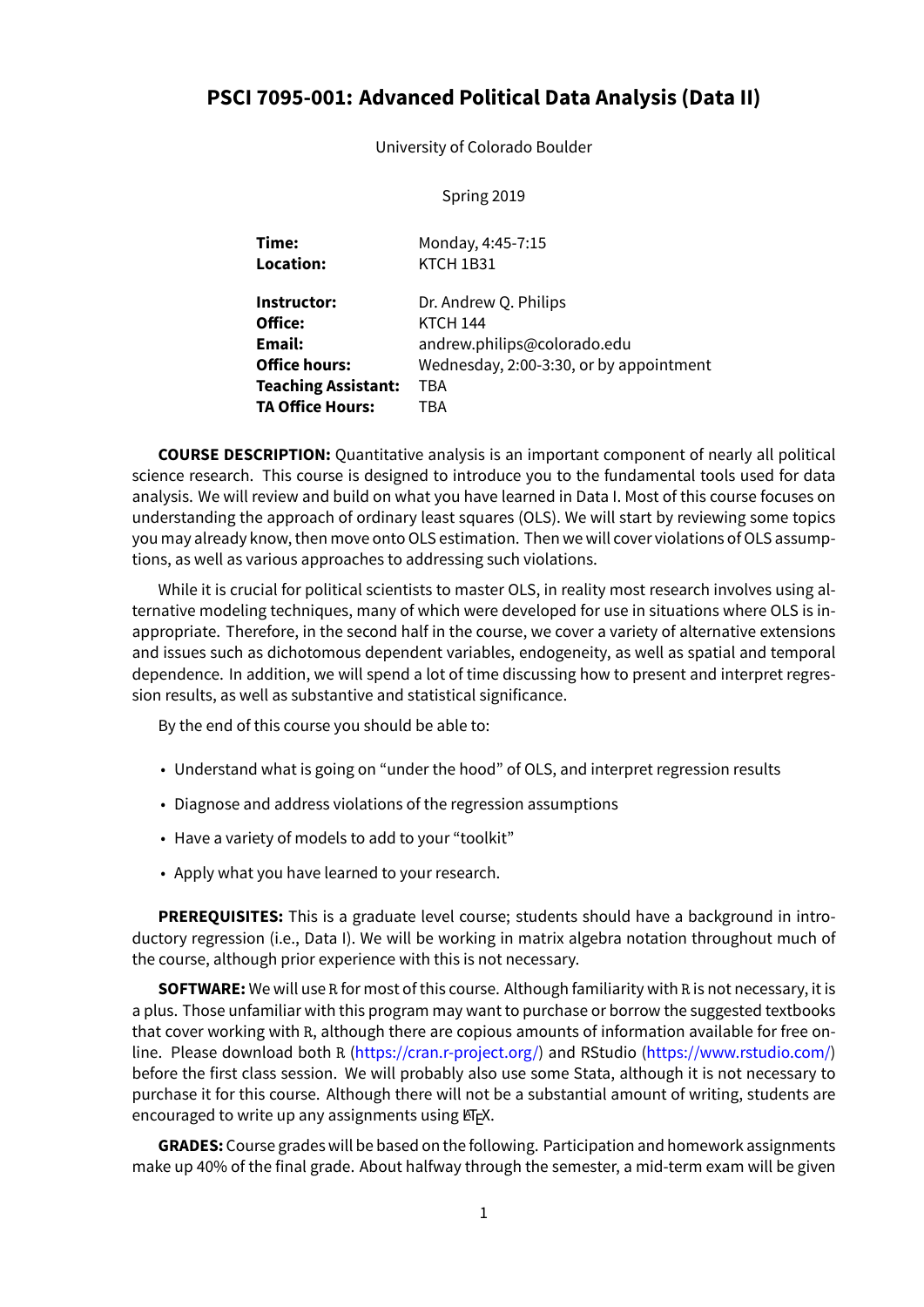that is worth 30% of the final grade. At the end of the semester, there will be a take-home final exam worth 30% of the final grade. There are no opportunities for extra credit.

| Participation and Homework   40% |         |
|----------------------------------|---------|
| Midterm Exam                     | $ 30\%$ |
| Final Exam                       | 30%     |

The following scale will be used to turn numerical grades into letter ones. Note that I will round up a letter should your grade fall on the number (but on or above 0.5) between two letters (e.g., 89.5 up to 90 rounds up to an A-).

> Grade Scale  $A$  | 95-100  $A - 90-94$  $B+ | 87-89$  $B$  84-86  $B - 80 - 83$  $C+$  77-79  $C$  | 74-76  $C-$  70-73  $D+$  67-69  $D$  64-66  $D - 60 - 63$  $F | 0-59$

**PARTICIPATION:** Participation is an integral component of graduate courses. Students are expected to come to every class *having already read the assigned readings for that day*, and should be prepared to discuss them. Graduate-level courses only are successful when all students participate actively in the discussion.

**HOMEWORK:** Throughout the semester, there will be various homework assignments. Some of these will be group assignments, others on your own. Most will involve some form of data analysis and interpretation/presentation of regression results. We will discuss more specifics on homework in class.

**MIDTERM EXAM:** About halfway through the semester there will be a midterm exam. This will be closed book.

**FINAL EXAM:** At the end of the semester, there will be a comprehensive final exam. The final exam will be take-home and open book. You may consult textbooks, articles, and your notes for this exam, *but not others* (this will be considered a form of cheating).

**TEACHING ASSISTANT:** The teaching assistant this semester will be TBA.

**ATTENDANCE AND LATE POLICY:**Attendance is a key component of succeeding in graduate school. I provide slides for each class, but we will have a much more comprehensive discussion than what appears on the slide. Attendance is mandatory. If you have to miss a class, you should let me know in advance so that we can make arrangements.

Assignments are due on the day listed in the syllabus. Late assignments will not be accepted.

**REQUIRED TEXTS:** The following text is required for the course. Any additional readings will be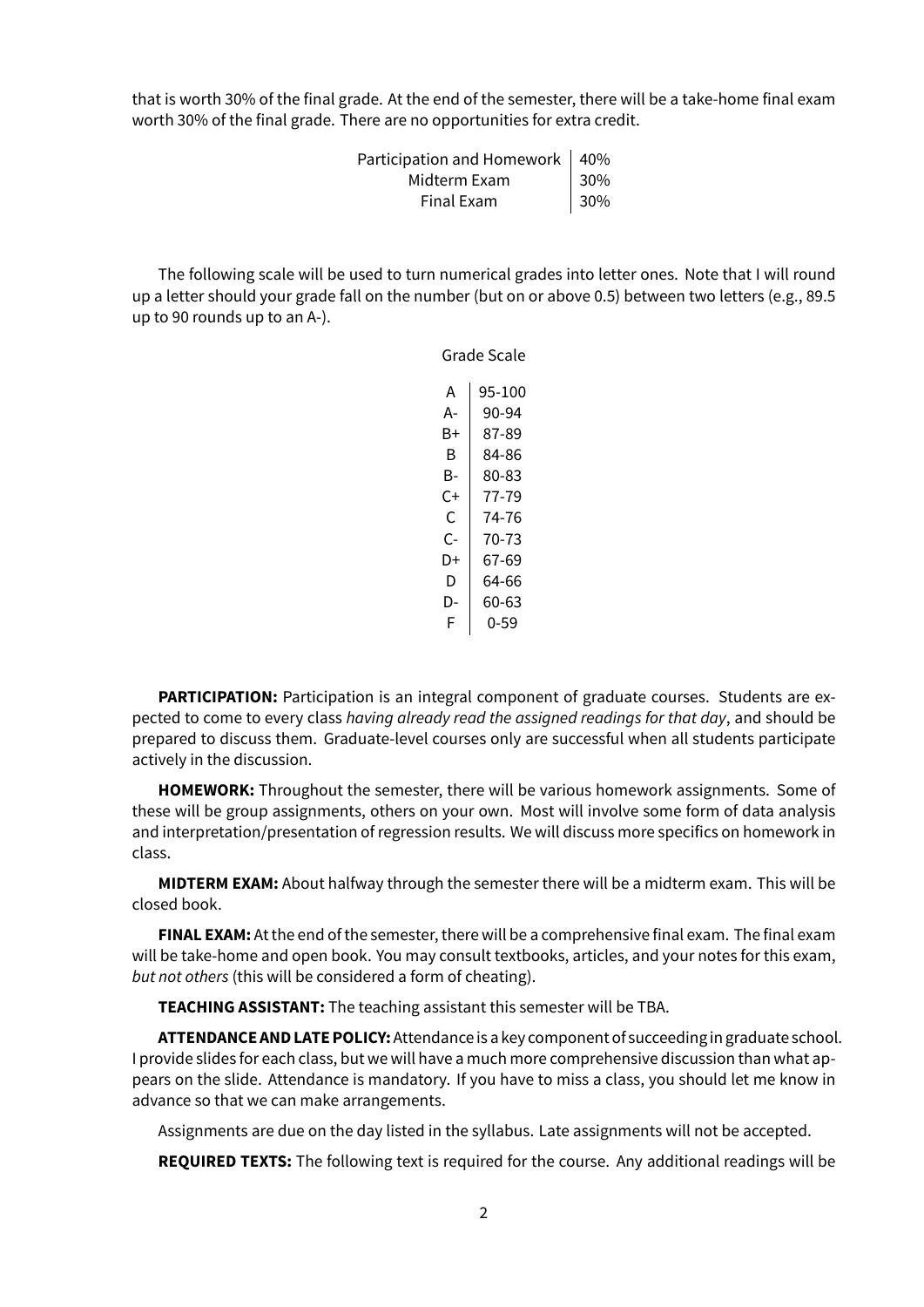made available to you on the first day of class or as needed. This text is advanced, but will be a helpful reference after the semester is over.

• Greene, William H. *Econometric analysis*. 2011. 7th edition. Pearson.

Note that it is expected to read the week's required readings before coming to class.

**RECOMMENDED TEXTS:** The following texts are not required, but may be helpful to some. In the schedule below there are additional texts in the "suggested readings".

- Gujarati, Damodar N. and Dawn C. Porter. *Essentials of econometrics*. 2009. 4th edition. McGraw-Hill Education. A good introductory econometrics text.
- Angrist, Joshua D. and Jorn-Steffen Pischke. *Mostly harmless econometrics: An empiricist's companion*. 2009. Princeton University Press. A quite accessible introduction to causal inference and various other topics.
- Wooldridge, Jeffrey M. *Econometric analysis of cross section and panel data*. 2010. 2nd edition. MIT Press. A Greene-level text that focuses on cross-sectional and cross-sectional time series data.
- Kennedy, Peter. *A guide to econometrics*. 2008. 6th edition. Wiley-Blackwell. A popular introductory econometrics text.
- Monogan, James E. 2015. *Political analysis using R*. Springer.
- Philips, Andrew Q. 2016. "ETEX: A brief introduction". Available [here](http://www.andyphilips.com/downloads/introduction%20to%20latex%20Philips.pdf).
- Neumayer, Eric and Thomas Plümper. 2017. *Robustness tests for quantitative research*. Cambridge University Press. Good discussion of what constitutes "robustness", and how we should test for and present it.

**TENTATIVE SCHEDULE:** Note that this schedule is subject to change. We will spend as long as we need to on a topic, and many of the topics in the second half of the course may not take a full course day to cover.

# **Week 1: Course Introduction, Regression Assumptions, Introduction to Matrix Algebra and R**

Required Readings:

• Greene, Appendix A

Suggested Readings:

- Burns, Patrick. 2011. *The R Inferno*. Available at: [http://www.burns-stat.com/documents/books/the-r-inferno/.](http://www.burns-stat.com/documents/books/the-r-inferno/)
- Philips, Andrew Q. 2017. "R: A brief introduction."
- Monogan, James E. 2015. *Political analysis using R*. Springer.

# **Week 2: No Class (MLK Day)**

### **Week 3: No Class**

Required Readings:

• Greene, Ch. 1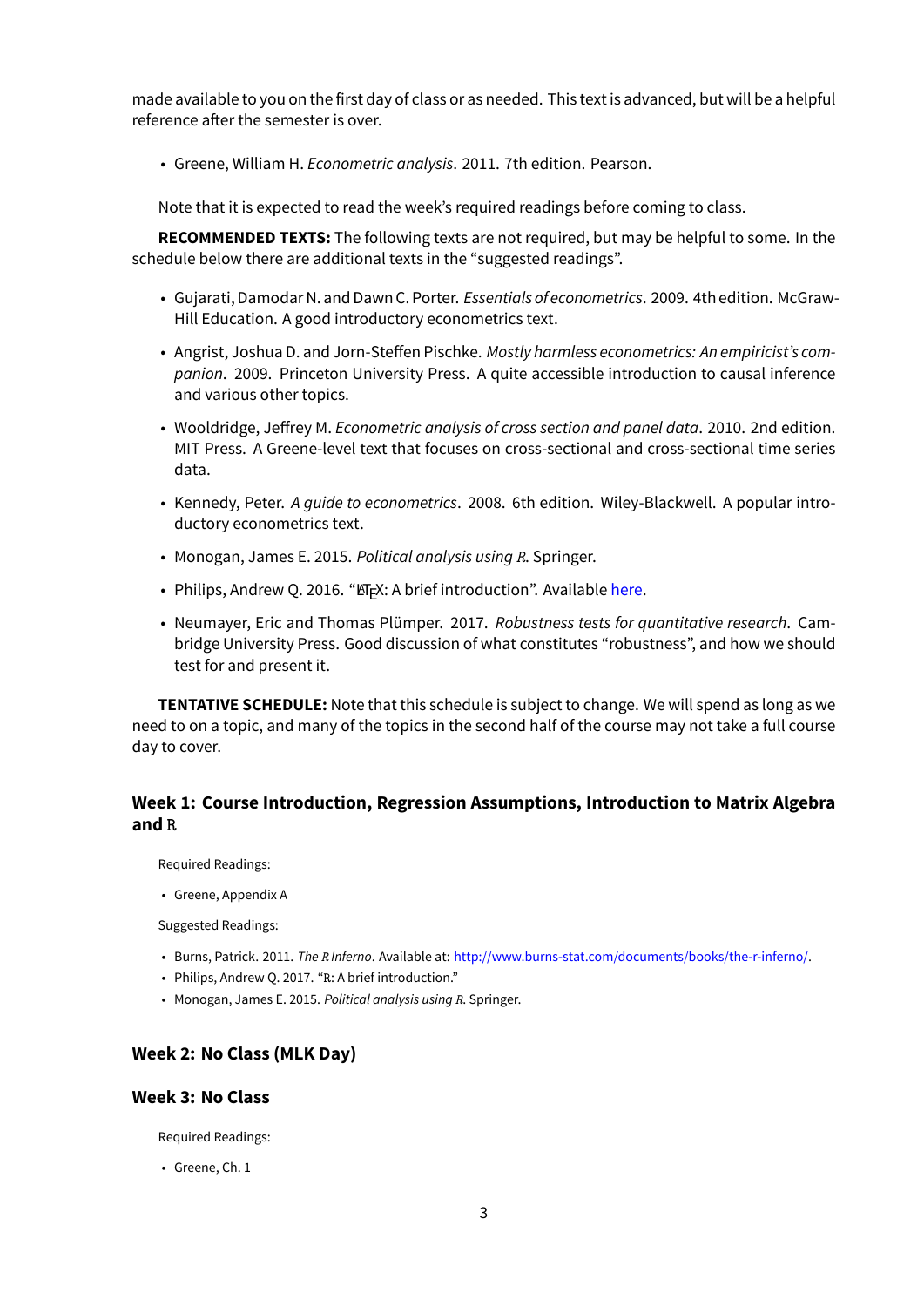## **Week 4: Under the Hood: OLS**

Required Readings:

• Greene, Ch. 2

# **Week 5: Under the Hood: OLS (continued)**

Required Readings:

• Greene, Ch. 3

# **Week 6: OLS in Practice**

Required Readings:

• Greene, Ch. 4

# **Week 7: OLS in Practice (Continued)**

Required Readings:

- Greene Ch. 5 and 6
- Brambor, Thomas, William Roberts Clark, and Matt Golder. 2006. "Understanding interaction models: Improving empirical analyses." *Political Analysis* 14(1): 63-82.
- Berry, William D., Matt Golder, and Daniel Milton. 2012. "Improving tests of theories positing interaction." *Journal of Politics* 74(3): 653-671.

#### Suggested Readings:

• Franzese, Robert, and Cindy Kam. 2009. *Modeling and interpreting interactive hypotheses in regression analysis.* University of Michigan Press.

### **Week 8: Generalized Least Squares**

Required Readings:

• Greene Ch. 9

Suggested Readings:

• White, Halbert. 1980. "A heteroskedasticity-consistent covariancematrix estimator and a direct testfor heteroskedasticity." *Econometrica: Journal of the Econometric Society*: 817-838.

# **Week 9: MID-TERM EXAM**

# **Week 10: Binary Dependent Variables**

Required Readings:

• Berry, William D., Jacqueline HR DeMeritt, and Justin Esarey. 2010. "Testing for interaction in binary logit and probit models: Is a product term essential?" *American Journal of Political Science* 54(1):248-266.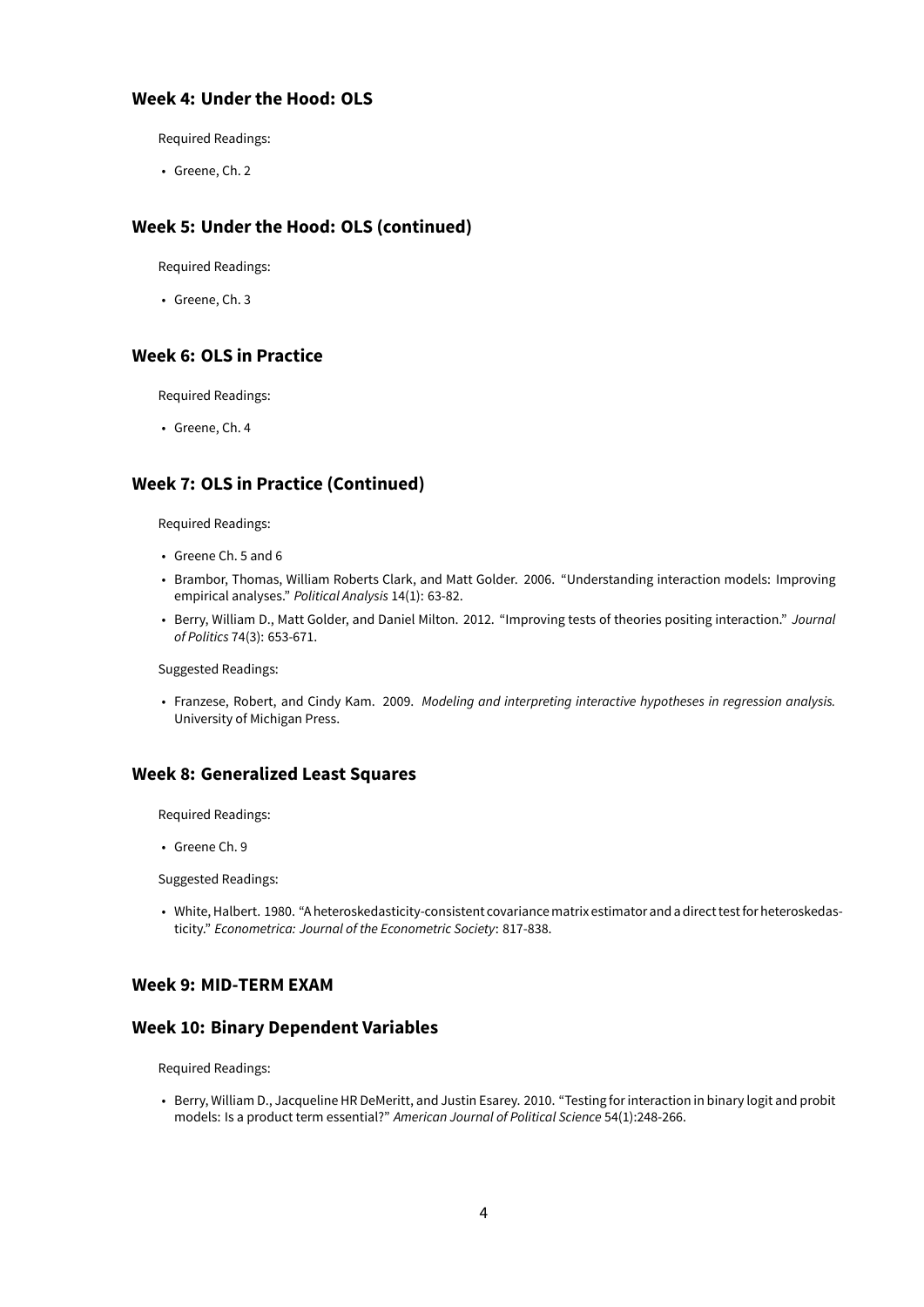#### **Week 11: No Class (Spring Break)**

#### **POST MID-TERM: Weeks 12-16**

The second half of the course will consist of a variety of topics that build on the first half of the course. Depending on time, we will cover everything below (and maybe some extra topics). There will not be extensive coverage of each topic; in fact most topics could comprise an entire semesterlong course. Instead, it is to help familiarize you with the various methodological tools that are out there for you to use, depending on your research question.

# **Time Series:**

Required Readings:

- Greene Ch. 20 and 21 (skim both)
- Keele, Luke, and Nathan J. Kelly. 2006. "Dynamic models for dynamic theories: The ins and outs of lagged dependent variables." *Political Analysis* 14(2): 186-205.
- DeBoef, Suzanna, and Luke Keele. 2008. "Taking time seriously." *American Journal of Political Science* 52(1): 184-200.
- Philips, Andrew Q. 2018. "Have your cake and eat it too? Cointegration and dynamic inference from autoregressive distributed lag models." *American Journal of Political Science*. 62(1): 230-244.

# **Spatial Statistics:**

Required Readings:

- Beck, Nathaniel, Kristian Skrede Gleditsch, and Kyle Beardsley. 2006. "Space is more than geography: Using spatial econometrics in the study of political economy." *International Studies Quarterly* 50(1): 27-44.
- Franzese, Robert J., and Jude C. Hays. 2007. "Spatial-econometric models of cross-sectional interdependence in political science panel and time-series-cross-section data." Political Analysis 15(2): 140-164.

### **Endogeneity:**

Required Readings:

• Greene Ch. 8

#### **Causality and Causal Inference:**

Required Readings:

- Angrist, Joshua D. and Jorn-Steffen Pischke. 2009. *Mostly harmless econometrics: An empiricist's companion*. Princeton University Press. Chapters 1 and 2.
- Acemoglu, Daron, Simon Johnson, and James A. Robinson. 2001. "The colonial origins of comparative development: An empirical investigation." *American Economic Review* 91(5):1369-1401.
- Meyersson, Erik. 2014. "Islamic rule and the empowerment of the poor and pious." *Econometrica* 82(1): 229-269.

### **Pooled Time Series, Clustering, and HLM:**

Required Readings:

• Greene Ch. 11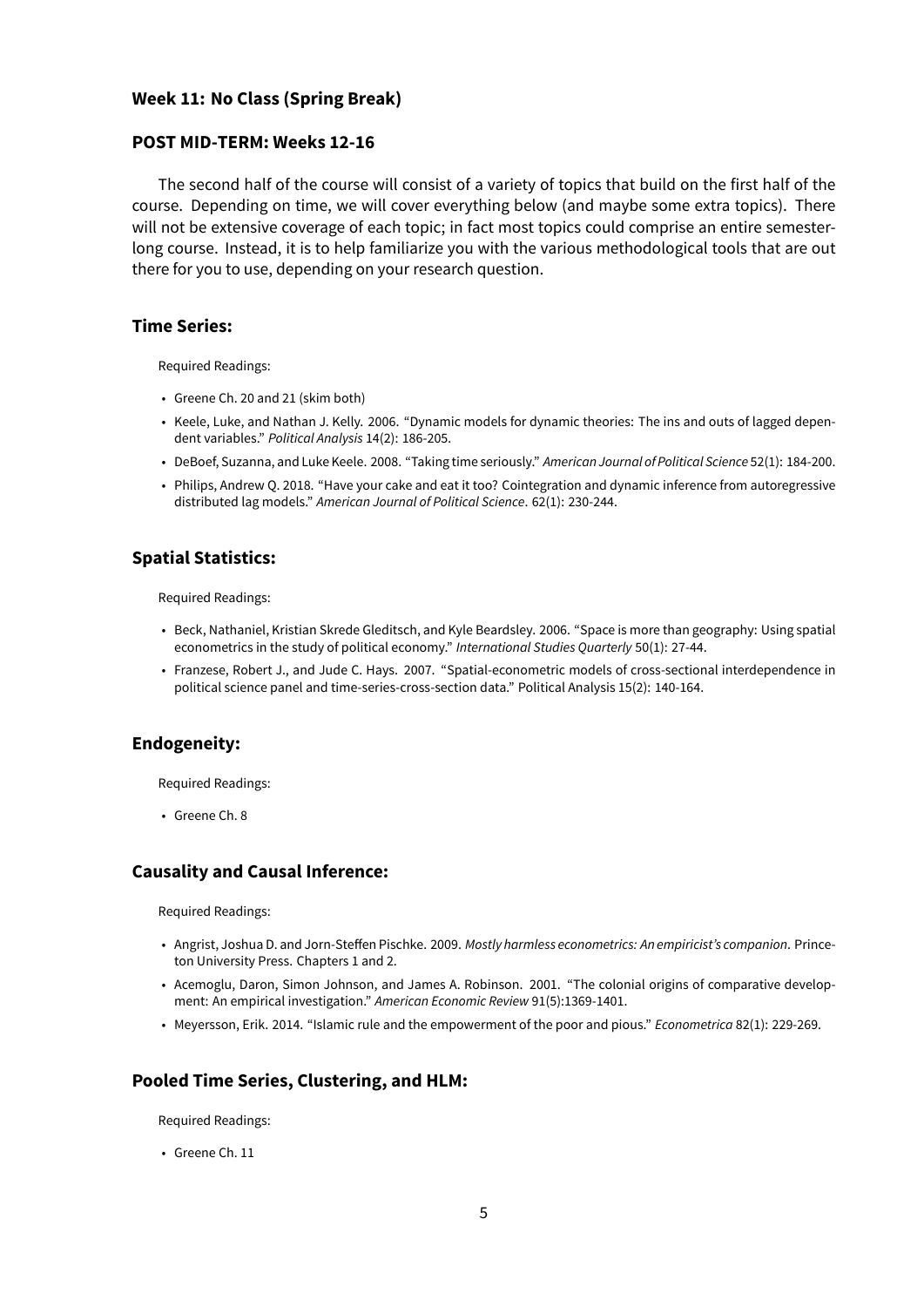- Beck, Nathaniel, and Jonathan N. Katz. 1995. "What to do (and not to do) with time-series cross-section data." *American Political Science Review*: 634-647.
- King, Gary and Margaret E. Roberts. 2015. "How robust standard errors expose methodological problems they do not fix, and what to do about it." *Political Analysis* 23: 159-179.

Suggested Readings:

- Beck and Katz. 2011. "Modeling Dynamics in Time-Series-Cross-Section Political Economy Data." *Annual Review of Political Science*: 331-352.
- Arceneaux,K. and Nickerson, D.W., 2009. "Modeling certainty with clustered data: A comparison of methods." *Political Analysis* 17(2):177-190.

### **Maximum Likelihood Estimation:**

Required Readings:

• King, Gary. 1998. *Unifying political methodology: The likelihood theory of statistical inference*. University of Michigan Press: Chapters 1-3.

# **Resampling, Quantities of Interest, and Presenting Results:**

Required Readings:

- King, Gary, Michael Tomz and Jason Wittenberg. 2000. "Making the most of statistical analyses: Improving interpretation and presentation." *American Journal of Political Science* 44(2):347-361.
- Hanmer, Michael J., and Kerem Ozan Kalkan. 2013. "Behind the curve: Clarifying the best approach to calculating predicted probabilities and marginal effects from limited dependent variable models." *American Journal of Political Science* 57(1):263-277.

Suggested Readings:

- Tomz, Michael, Jason Wittenberg, and Gary King. 2001. "Clarify: Software for interpreting and presenting statistical results."
- Imai, Kosuke, Gary King, and Olivia Lau. 2008. "Zelig: Everyone's statistical software."

### **Final Exam: TBA (take-home)**

#### **SYLLABUS CHANGES**

I reserve the right to make changes to the syllabus during the course of the semester as needed and will make the most updated copy available to you and announce said changes during class.

**Last updated**: January 7, 2019

### **UNIVERSITY-MANDATED STATEMENTS**

#### **Accommodation for disabilities**

If you qualifyfor accommodations because of a disability, please submit your accommodation letterfrom Disability Services to your faculty member in a timely manner so that your needs can be addressed. Disability Services determines accommodations based on documented disabilities in the academic environment. Information on requesting accommodations is located on the Disability Services website. Contact Disability Services at 303-492-8671 or dsinfo@colorado.edu for further assistance. If you have a temporary medical condition or injury, see Temporary Medical Conditions under the Students tab on the Disability Services website.